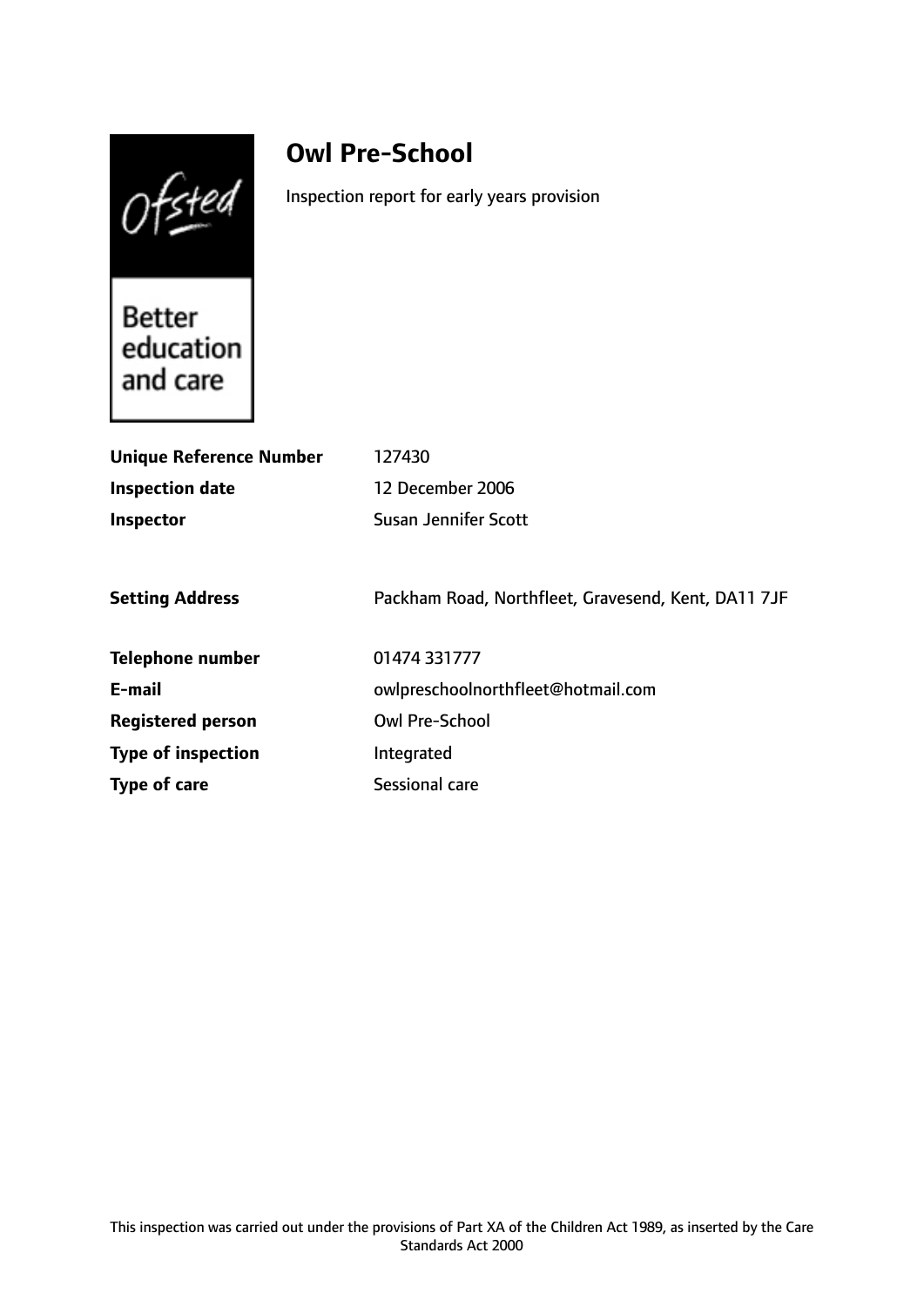# **ABOUT THIS INSPECTION**

The purpose of this inspection is to assure government, parents and the public of the quality of childcare and, if applicable, of nursery education. The inspection was carried out under Part XA Children Act 1989 asintroduced by the Care Standards Act 2000 and, where nursery education is provided, under Schedule 26 of the School Standards and Framework Act 1998.

This report details the main strengths and any areas for improvement identified during the inspection. The judgements included in the report are made in relation to the outcomes for children set out in the Children Act 2004; the National Standards for under 8s day care and childminding; and, where nursery education is provided, the *Curriculum guidance for the foundation stage.*

The report includes information on any complaints about the childcare provision which Ofsted has received since the last inspection or registration or 1 April 2004 whichever is the later.

### **The key inspection judgements and what they mean**

*Outstanding: this aspect of the provision is of exceptionally high quality Good: this aspect of the provision is strong Satisfactory: this aspect of the provision is sound Inadequate: this aspect of the provision is not good enough*

For more information about early years inspections, please see the booklet *Are you ready for your inspection?* which is available from Ofsted's website: *www.ofsted.gov.uk.*

### **THE QUALITY AND STANDARDS OF THE CARE AND NURSERY EDUCATION**

On the basis of the evidence collected on this inspection:

The quality and standards of the care are outstanding. The registered person meets the National Standards for under 8s day care and childminding.

The quality and standards of the nursery education are outstanding.

### **WHAT SORT OF SETTING IS IT?**

Owl Pre-School opened in 1976. It operates from two rooms, with a kitchen and toilet facilities in a modular building in Shears Green Infant School grounds in Northfleet, Gravesend. The pre-school serves the local area as well as those from further afield.

There are currently 55 children from two to five years on roll. This includes 48 funded children. Children attend for a variety of sessions. The setting welcomes children with disabilities or learning difficulties and those who speak English as an additional language.

The group opens weekdays during school term times. Sessions are from 08.45 - 11.45, Monday to Friday and 13.00 - 15.30 Monday to Thursday.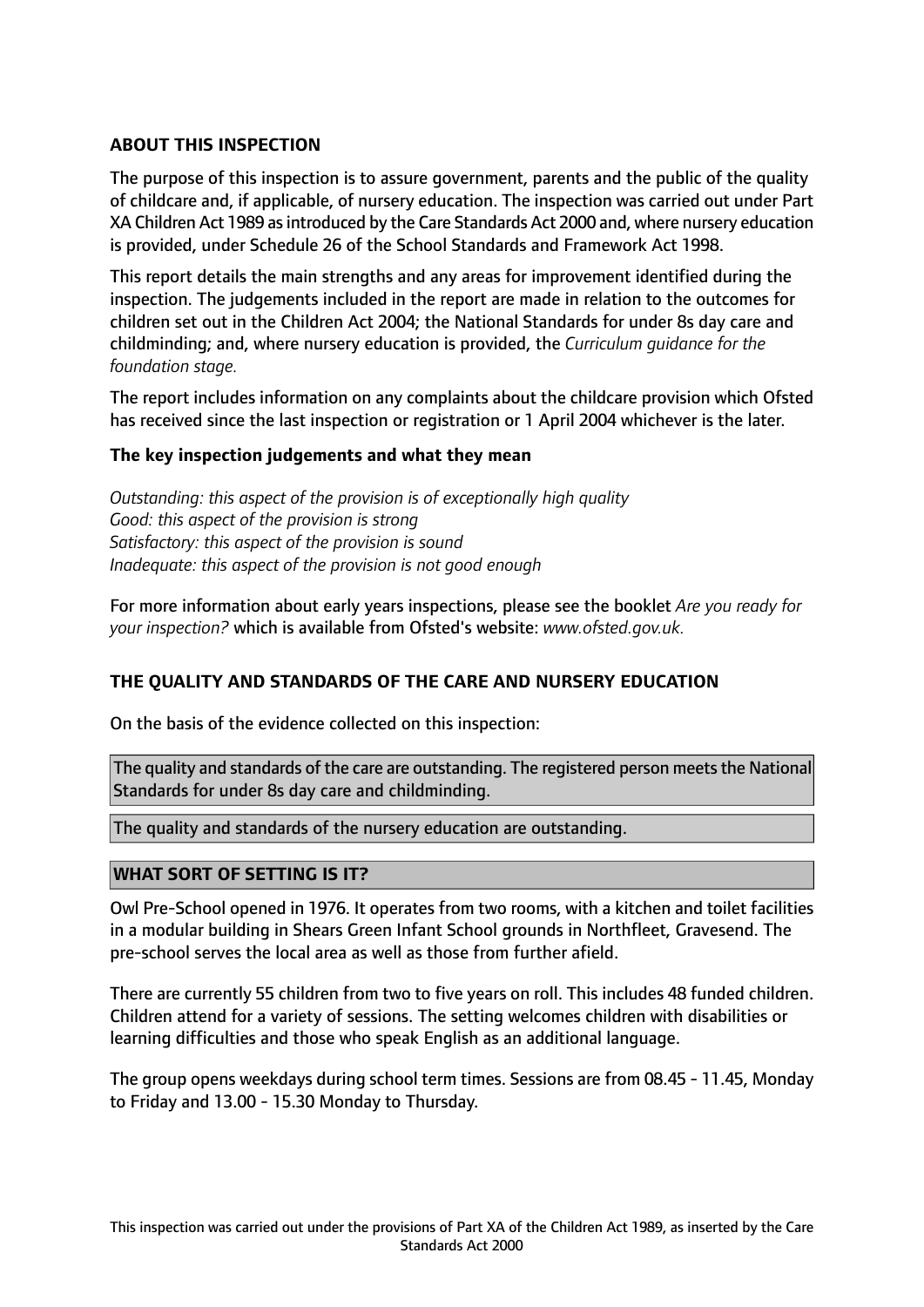There are 12 staff who work with the children. More than half the staff have early years qualifications to NVQ level two or three.

The setting receives support from the local authority and other specialists. The setting earned the Kent Quality Kitemark in 2004.

# **THE EFFECTIVENESS OF THE PROVISION**

#### **Helping children to be healthy**

The provision is outstanding.

Children play in a clean and tidy environment where there are good routines to ensure toys, resources and equipment are clean and hygienic. Children participate in routines, activities and topics that enable them to learn the importance of good hygiene and healthy living. For example, staff encourage children to fetch others to join the snack table and remind them to wash their hands before eating. As a result children's skill in managing their personal hygiene is good.

Children enjoy a choice of snacks that are healthy such as raisins, apples or biscuits, and enjoy the social and learning opportunities that are promoted by staff when they sit down for their snack and drink in small groups. This encourages children to develop healthy eating habits and discuss these in a social situation.

Children enjoy a good range of energetic physical activities that contribute to a healthy lifestyle. They move competently when using the stepping stones, climbing frame and pedal bikes or cars. They relish the opportunities to play outside when they choose whether to engage in physical play or quietly explore the natural provision such as the wildlife area. This underpins children's understanding of how to keep healthy and to rest or be active according to their needs.

### **Protecting children from harm or neglect and helping them stay safe**

The provision is outstanding.

Children are cared for in a clean, well maintained and attractive environment. The welcoming displays of information for parents, and examples of children's work, such as the painted circle of hands show that staff nurture children's contributions, making them feel valued.

The good organisation of well maintained toys and equipment means children can freely select from an excellent range of age appropriate toys and resources and equipment from tables, trays and boxes at child height. As a result children extend, organise and enjoy their own play. Staff use toys and resources well during planned and free activities: children are encouraged to improvise and use their imagination so they are interested in the opportunities offered.

Children enjoy their play in a very safe, secure environment. Security of premises is very good, ensuring children are unable to leave the premises without a suitable adult. Children and staff have a good understanding of the procedures to follow in the event of a fire because these are regularly practised and logged. Good staff interaction helps develop children's awareness of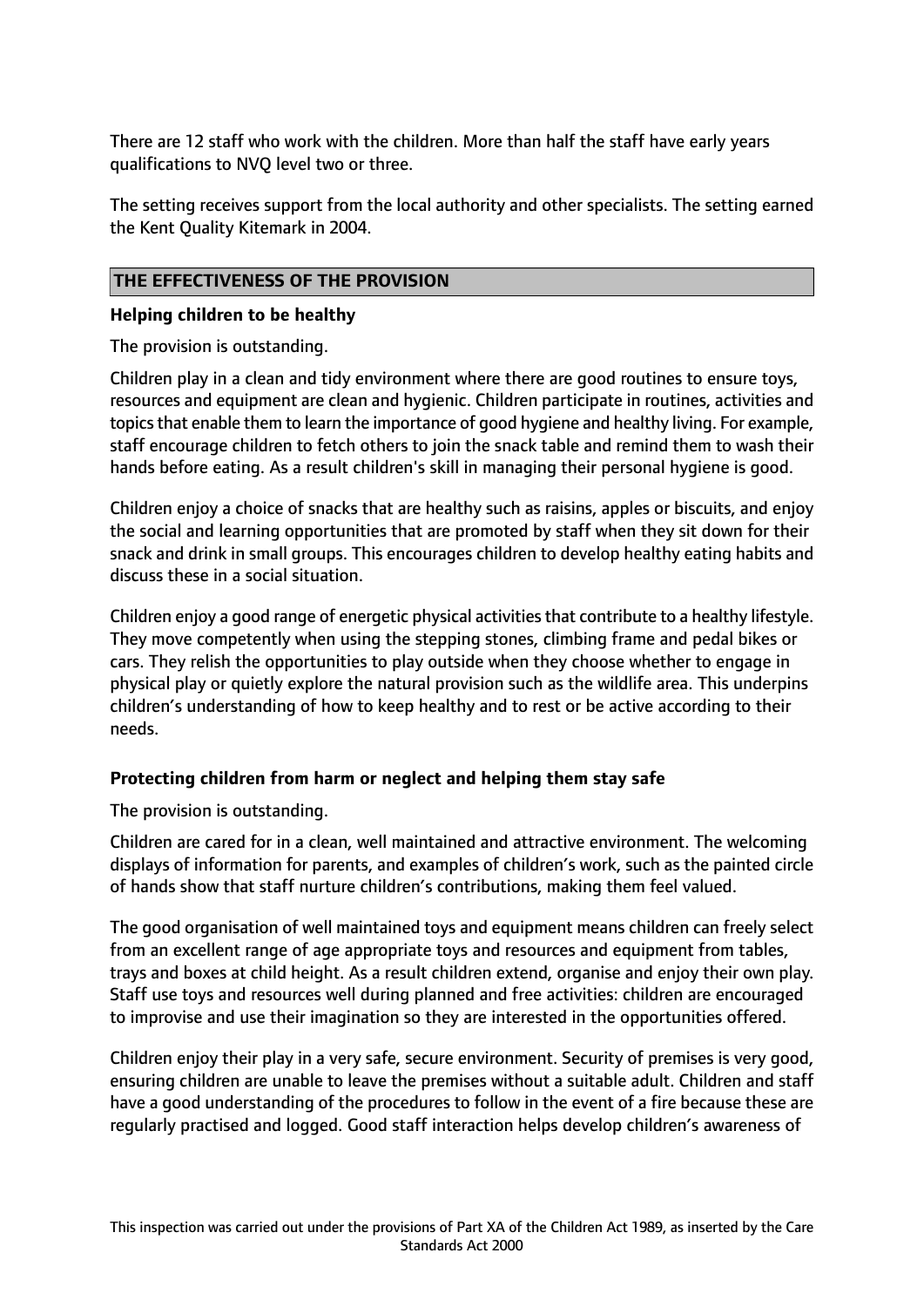safety within the setting; for example, the children requested a zebra crossing when outside playing, revealing their interest in learning about road safety.

Staff have attended child protection training and are aware of the established procedures to follow if there are any concerns. This provides safeguards for children in their care.

# **Helping children achieve well and enjoy what they do**

The provision is outstanding.

Children who attend the setting are confident and secure. Staff work together effectively, utilising weekly team meetings to get to know the children and to plan for their development effectively. Children have a relaxed relationship with the staff. They benefit from routines and plans which support and are tailored to individual needs as staff carefully observe and assess their development. Staff are skilled at using the Birth to three framework to identify children's development and to construct individual play plans to enable all children to flourish.

Staff have been trained to use the Leuven scale of assessment and children benefit from the promotion of child centred learning and the attention given to their well being while using the facilities. All children benefit from the carefully constructed programme which encourages their active participation and nurtures their contributions.

### Nursery Education:

Teaching and learning is outstanding. Children enjoy and learn from a broad and varied range of activities. A weekly plan of activities to cover the six areas of the curriculum offers varied play opportunities for all children during planned and free play. Children's assessments are regular and frequent and cover their progress in all six areas of the curriculum. The staff adapt the planned activities so that these are linked to the assessments of children, meeting individual needs through one to one support, small and large group work.

Children make very good progress because the staff evaluate and monitor their levels of engagement to review their plans constantly. Children also benefit from planned and spontaneous opportunities to encourage their learning. Staff are very good role models and demonstrate very positive attitudes by participating in activities in an enthusiastic manner and allowing children time to explore, investigate and consolidate in order to learn well.

Children are extremely well motivated and enjoy new challenges. They concentrate well at self-chosen activities because they receive excellent recognition and support from staff to promote their independence. Children's behaviour is exemplary: they respond to all requests because they understand the need to cooperate. This means that they play harmoniously with other children.

Children speak very confidently to peers and adults as staff encourage them to share their ideas, feelings and experiences. Children are competent writers and purposefully name work as well as writing and posting cards and letters in the postbox.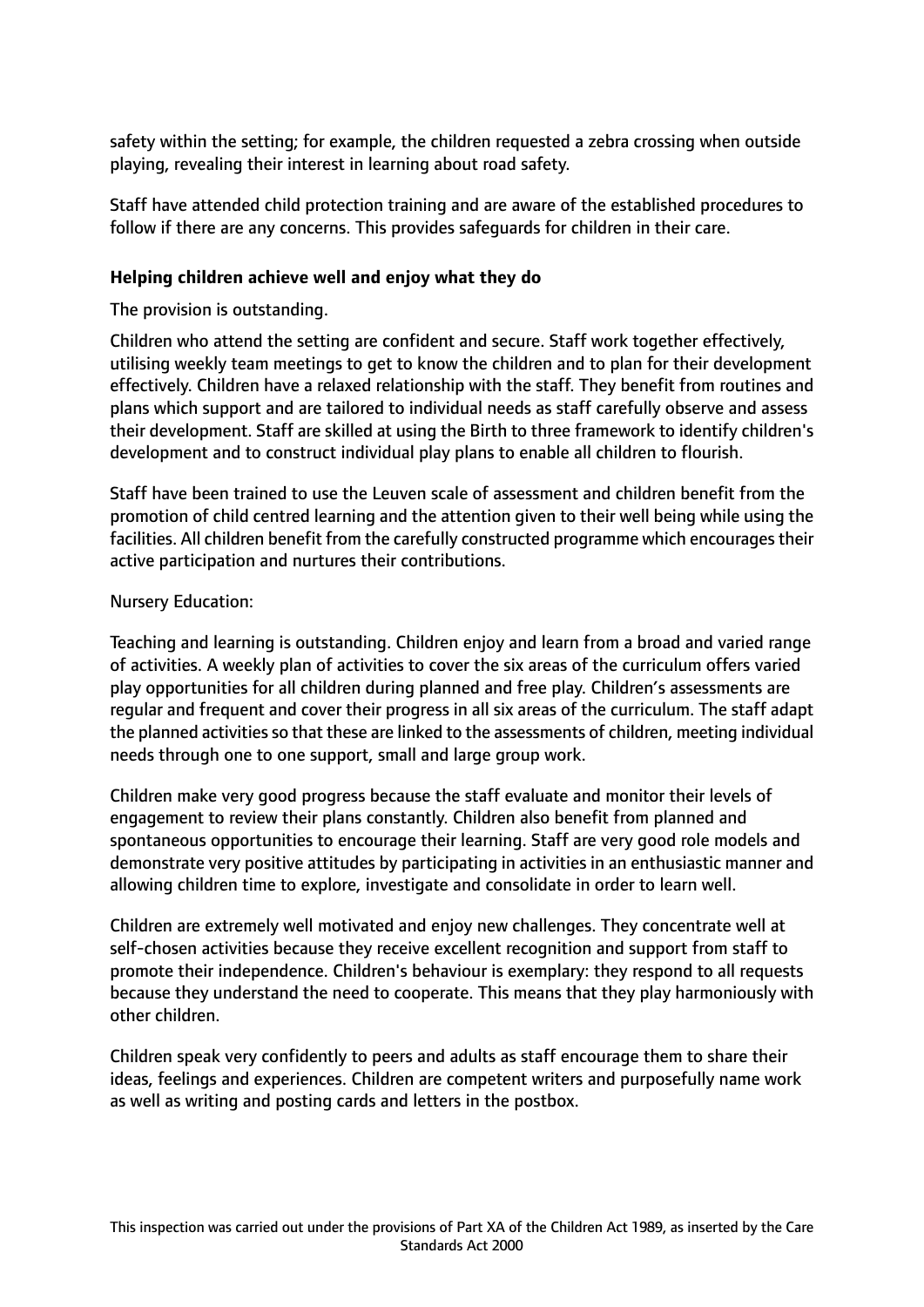Children count confidently and recognise numbers that are important to them. They enjoy singing number rhymes and songs and are able to use counting skills to perform simple sums. They succeed in using appropriate mathematical language during free play activities.

Children are able to freely explore everyday items and learn through practical play; for example, with sand and when investigating the outdoor environment with binoculars and telescopes. Children enthusiastically learn about their community and culture through a variety of activities and opportunities, such as tasting different types of foods.

Children relish the opportunities to play outside when they choose whether they wish to engage in physical play or quietly explore the natural provision such as the wildlife area. They enjoy opportunities to perform action songs. Children's fine motor skills are developing well. For example, they benefit from using a selection of varied sizes of paintbrushes in everyday activities.

Children play imaginatively with each other, pretending to be monsters in the outdoor play area; staff actively promote these self chosen roles skilfully. For example, staff help children to organise a zebra crossing when requested, enabling children to practise road safety through role play. This excellent support enables all children to experience relevant learning and build on their skills.

### **Helping children make a positive contribution**

The provision is outstanding.

Children experience good opportunitiesto develop their awareness of differences, which enables them to feel valued as individuals. They develop a positive attitude to others and gain a balanced view of society and their community through celebrating festivals, tasting food from a variety of cultures and having access to a good range of play resources which show positive images of culture, ethnicity, gender and disability.

Excellent arrangements are in place to support the individual needs of all children who attend. The setting has made very good arrangements to care for children with learning difficulties or disabilities and frequently liaise with various specialist agencies to support those who attend. As a consequence, children feel secure and enjoy their experiences at the setting as they are all included. The setting fosters children's spiritual, moral, social and cultural development.

Children develop confidence and their self-esteem is promoted as they receive praise and recognition for their efforts. Their behaviour is exceedingly positive and they play together harmoniously because the staff effectively model by example, enabling children to understand right and wrong. This means that children feel secure and potential conflicts are rare. Children learn to take turns and share, for example, when using the computer.

Partnership with parents and carers is outstanding. Children benefit from parents' involvement in their learning astheir play plans are shared with parents who can, and do, contribute towards these individual plans. Parents are given information on the planned activities and routines and receive information on the Foundation Stage curriculum so that they can support their children'slearning. The parents benefit from effective communication through newsletters and frequent verbal feedback on progress of their children. There are regular consultations with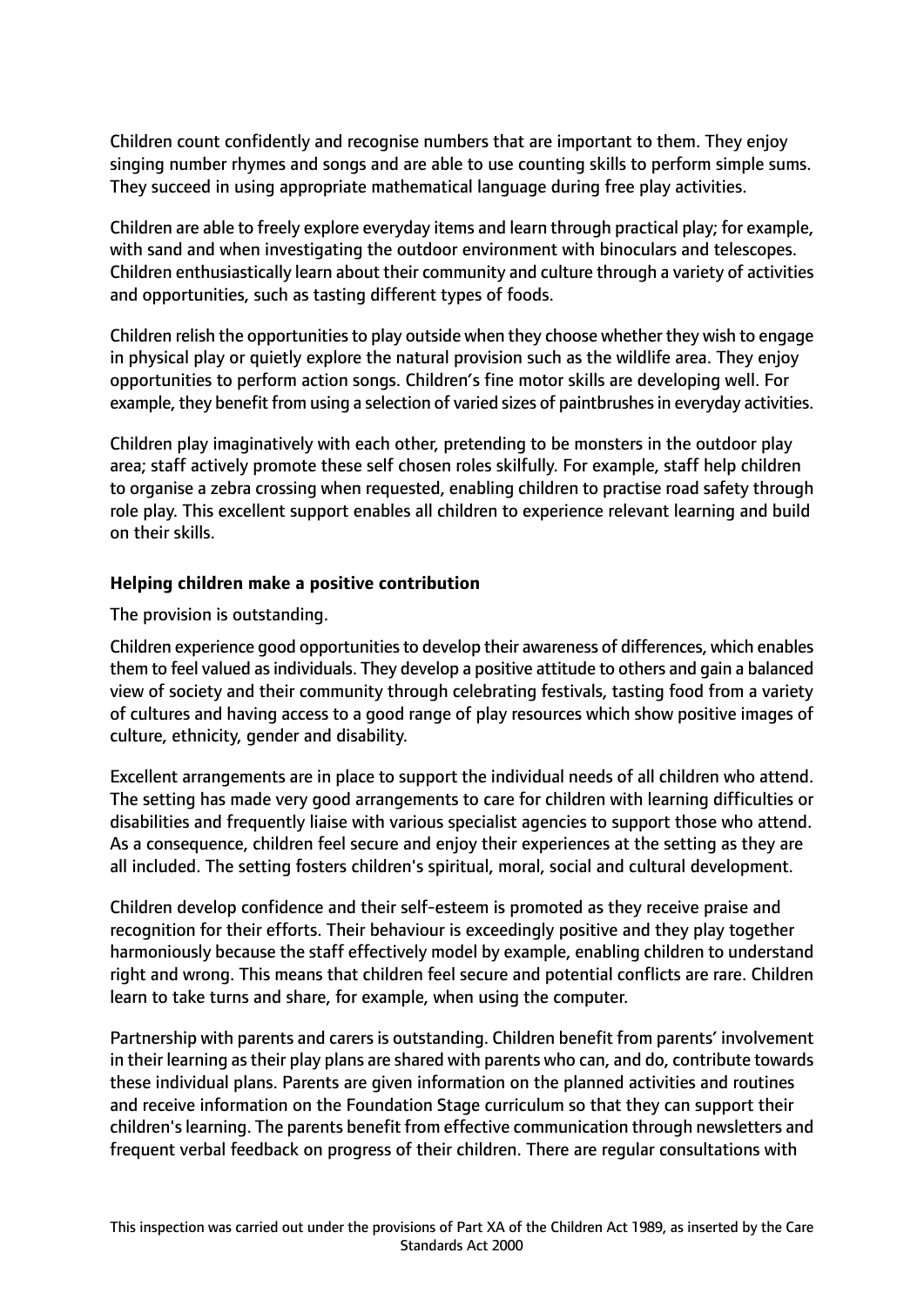parents who are confident about their relationships with keyworkers and feel well informed. This enables staff and parents work together so that children make exceptionally good progress and thrive.

# **Organisation**

The organisation is outstanding.

The provision meets the needs of the range of children for whom it provides. Children share very good relationships with staff that have been thoroughly vetted for their suitability to work with young children because there are secure procedures for vetting and employing appropriately qualified staff. Children's welfare and individual needs are well met by the group who have extensive records in place to support their understanding of each child.

Children are protected from harm because staff have a clear understanding of the policies and procedures that the group uses in emergency situations, such as the Fire evacuation procedure. Children enjoy the security provided by the group's ethos, policies and procedures which are well understood by staff. For example, the management of behaviour is successfully promoted through staff modelling techniques.

Management and Leadership are outstanding.

Staff have a sound awareness of the Curriculum guidance for the Foundation Stage and how to apply this in practice to support children's development. They have successfully integrated their use of the Birth to three framework to enable progression to the Curriculum for the Foundation Stage. This has a beneficial effect on the children's development, enabling them to learn from a secure base. Staff are continually reviewing the provision and achieve quality assurance through the use of questionnaires. Observations and evaluations are regularly used to monitor the effect of changes and assess the effect on the children.

The comprehensive range of planning enables staff to focus activities towards all the children's needs with a high degree of skill. The provision is managed and monitored in a systematic and thorough manner: all staff are encouraged to evaluate the curriculum to identify strengths and areas for improvement which are implemented after discussion and later reviewed. This has considerable benefits for the children.

### **Improvements since the last inspection**

At the last inspections of care and nursery education the group had a total of two recommendations set. Both of these recommendations have been successfully addressed.

Staff have attended Child Protection training in 2005, cascading information to staff and incorporating a variety of up to date information in their policies and procedures. The outdoor play area has been developed into a play area offering various types of play experiences to children.